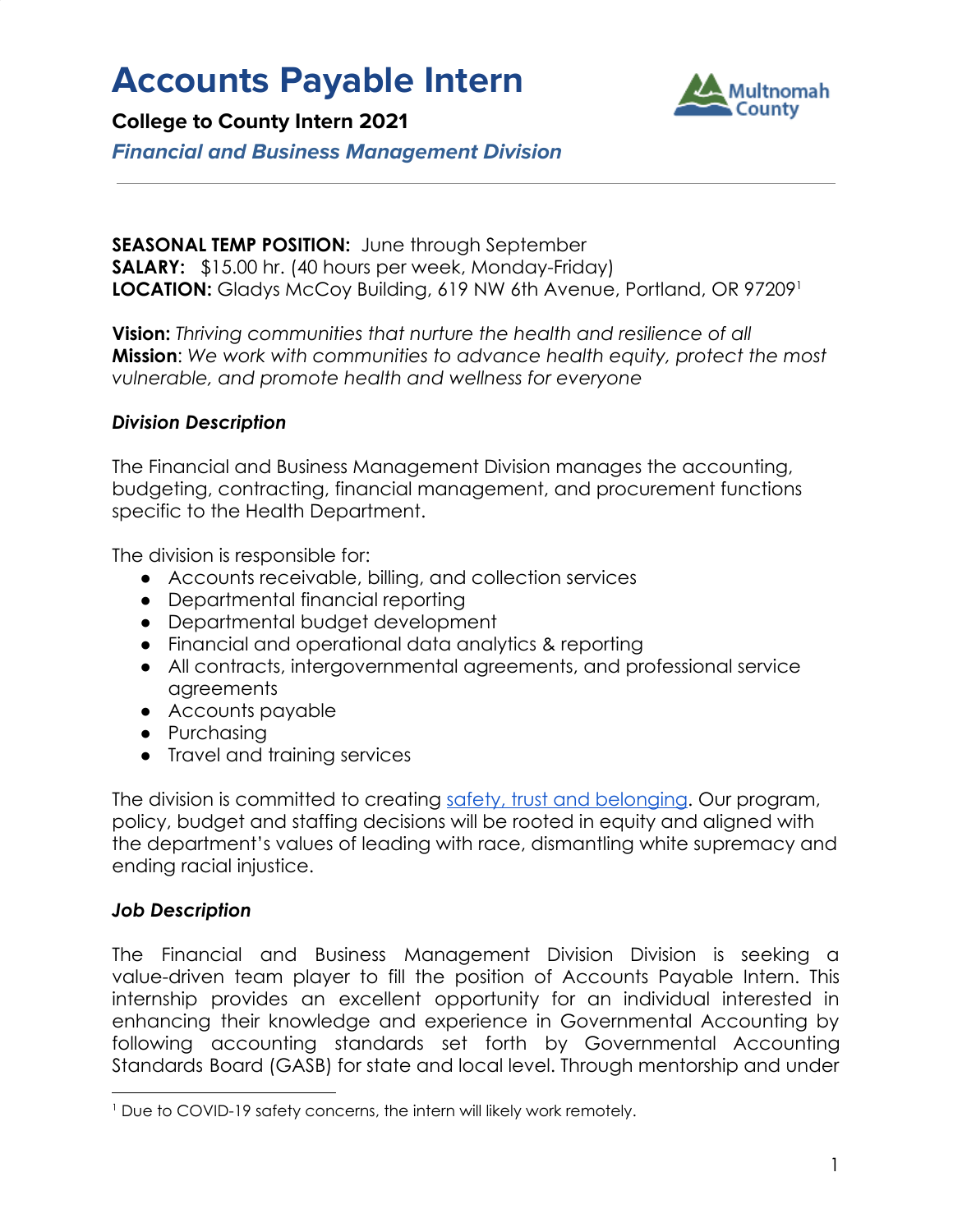general supervision, the successful candidate will be responsible to complete specific projects and a variety of on-going assignments to help develop their knowledge and skills. Some of the various projects and responsibilities may include:

- Preparing and maintaining Accounts Payable (AP) electronic file and folder structure for audit readiness
- Reviewing and redacting information in financial documents (including invoices, etc.)
- Coordinating communication between AP unit and service program staff to verify cost objects, etc.
- Participating in intern cohort meetings, trainings and job shadowing opportunities
- Other duties as assigned.

# *Knowledge/Skills/Abilities*

This position will offer the successful candidate an opportunity to learn, practice and improve the following knowledge, skills and abilities.

# **Knowledge**

- Desktop software such as Microsoft Word, Excel, and PowerPoint.
- Financial management software such as Workday
- Records management principles and practices.
- Accounting policies and best practices
- Governmental accounting (Governmental Accounting Standards)

# **Skills & Abilities**

- Participate in a workforce committed to equity and inclusion and leading with race.
- Communicate effectively, orally and in writing, and work cooperatively with a variety of County staff.
- Perform analytical work and prepare clear and concise reports.
- Plan, develop, review and complete projects in a timely manner.
- Interpret and apply administrative and departmental policies and procedures.
- Demonstrate customer service practices including communicating in a positive manner, using plain language, and being person-centered and culturally responsive.
- Understand and apply basic accounting principles relating to accounts payable including payment reconciliation and account code structure.